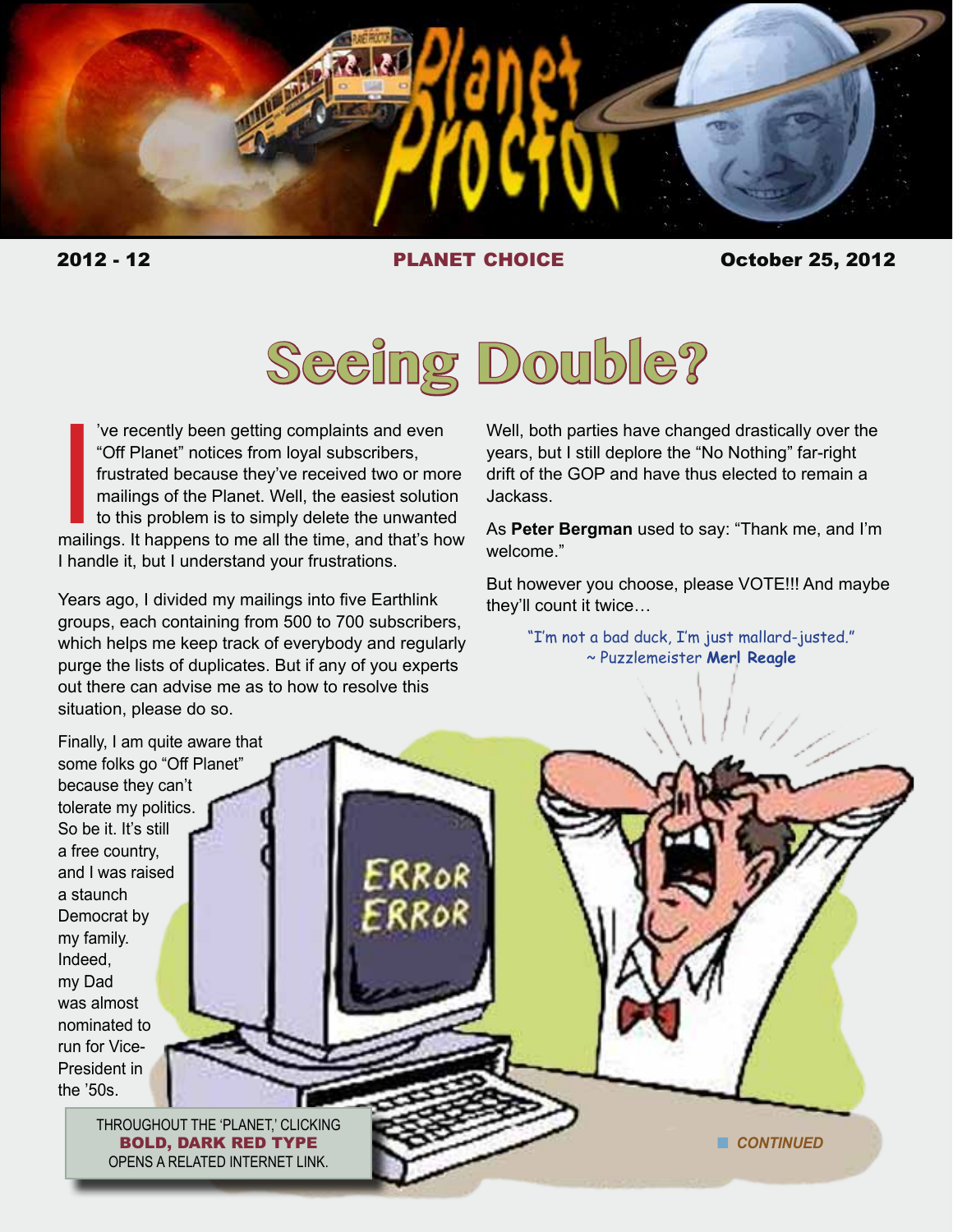#### SIX GOLDEN RULES FOR F\*\*\*ING

1 F\*\*\*ing once a week is good for your health, but it's harmful if done every day.

- 2 F\*\*\*ing gives proper relaxation for your mind and body.
- 3 F\*\*\*ing refreshes you.
- 4 After F\*\*\*ing, don't eat too much; go for more liquids.
- **5** Try to do F<sup>\*\*\*</sup>ing in bed 'cause it can save your valuable energy.
- **6** F<sup>\*\*\*</sup>ing can even reduce your cholesterol level.

So remember: FASTING is good for your health. (And may God cleanse your Dirty Mind.)

"An idea that is not dangerous is unworthy of being called an idea." ~ **Oscar Wilde**

## SQUEEZE ME

The local bar was so sure that its bartender was the strongest man around that it offered a standing \$1,000 bet. The bartender would squeeze a lemon until all the juice ran into a glass, then hand the lemon to a patron. Anyone who could squeeze out one more drop of juice would win the money.

Many people tried over time, including weightlifters and longshoremen, but nobody could do it. One day this scrawny little guy came into the bar, wearing thick glasses and a polyester suit and said in a tiny squeaky voice, "I'd like to try the bet."

After the laughter had died down, the bartender grabbed a lemon and squeezed away. Then he handed the wrinkled remains of the rind to the little man. But the crowd's laughter turned to total silence as the man clenched his fist around the lemon and six drops fell into the glass! As the crowd cheered, the bartender paid the \$1,000 and asked the

> little man, "What do you do for a living? Are you a wrestler, on steroids, or what?"

> > The scrawny little man replied, "It's simple. I work for the IRS"

**EASY PEASEY Don't bet on it!**

## "I've had 18 straight whiskeys. I think that's the record." ~ Famous Last Words of **Dylan Thomas**



#### MAN/WO/MAN SAME THING

A former Marine pilot sat down at Starbucks, still wearing his old USMC flight suit and ordered a cup of a coffee. Soon a young woman plopped down next to him and asked, "Are you a real pilot?"

"Well, I've spent my whole life flying planes," he replied. "First Stearmans, then the early Grummans. Flew a Wildcat and Corsair in WWII and, later in the Korean conflict, Banshees and Cougars. I've taught more than 260 people to fly and given rides to hundreds, so I guess I am a pilot. And you, what are you?"

She said, "I'm a lesbian. I spend my whole day thinking about naked women. As soon as I get up in the morning, I think about naked women. When I shower, I think about naked women. When I watch TV, I think about naked women. It seems everything makes me think of naked women."

The two sat sipping their drinks in silence. A little while later, a young man sat down on the other side of the old pilot and asked: "Are you a real pilot?"

"I always thought I was," he replied, "but I just found out I'm a lesbian."

> "I offer my opponents a bargain: If they will stop telling lies about us, I will stop telling the truth about them." ~ **Adlai Stevenson**, 1952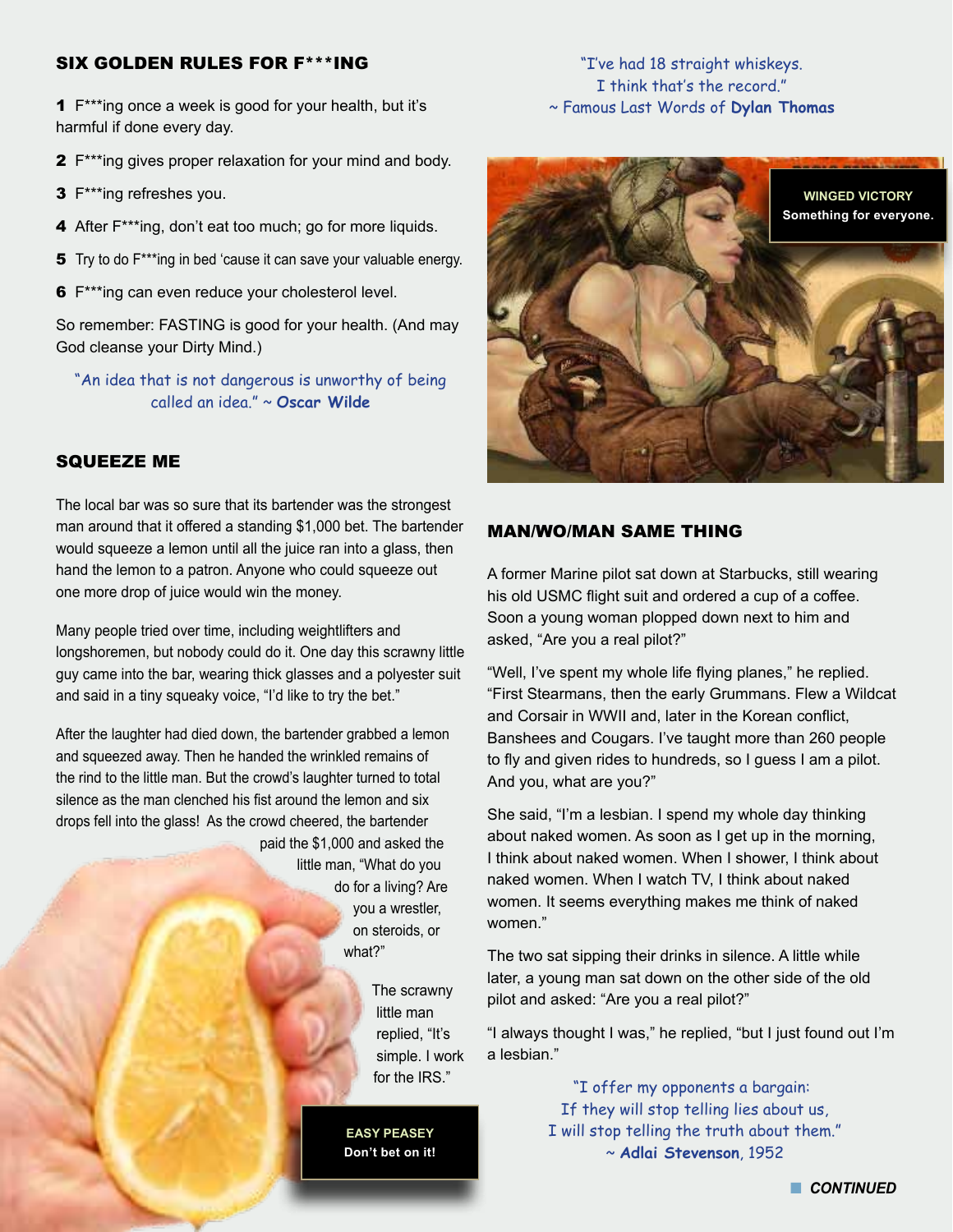# A BLAST FROM THE PA\$T

"Let me warn you, and let me warn the nation, against the smooth evasion that says 'Of course we believe these things. We believe in social security. We believe in work for the unemployed. We believe in saving homes. Cross our hearts and hope to die. We believe in all these things. But we do not like the way that the present administration is doing them.

"'Just turn them over to us. We will do all of them, we will do more of them, we will do them better; and, most important of all, the doing of them will not cost anybody anything.'"

So said President **Franklin Delano Roosevelt** at the Democratic State Convention on September 29, 1936. **VIDEO** and **[TEXT](http://www.presidency.ucsb.edu/ws/index.php?pid=15142)**

And in rebuttal, with an emphasis on the "butt," the **Romney camp** has been circulating pictures of backers wearing clothing that says, "I'll take a Mormon over a Moron" and "Put the White back in the White House." Wears me out…



"In times like these, it helps to recall that there have always been times like these." ~ **Paul Harvey**

#### WIRED SCIENCE

The US navy is now apparently capable of converting saltwater into jet fuel. That's a start.

Yet Georgia Republican Congressman **Paul Broun**, MD said last week, "All that stuff I was taught about evolution and embryology and the big bang theory, all that is lies straight from the pit of Hell."

He continued: "You see, there is a lot of scientific data that I've found out as a scientist that actually show that this is really a young Earth. I don't believe that the earth's but about 9,000 years old. I believe it was created in six days as we know them. That's what the Bible says."

terrorists and force them out of their hideouts," Director of the Life Sciences **R. B. Srivastava** announced. Research is also in process to produce chilibased sprays for women to use against rapists and police to use in controlling crowds.

Such a spray has actually been available in L.A. at the **Canard de Bombay** restaurant for 25 years, by the way.

"A British Engineer just started his own business in Afghanistan. He's making land mines that look like prayer mats. He says prophets are going through the roof." ~ **Phil's Phunny Phacts**

Broun is a high-ranking member of the **House Science Committee**, along with Republican medical genius **Todd Akin**. God help us.

The inventor of the one-way street was William P. Eno. ~ **Phil's Phunny Phacts** 

#### HOT STUFF

An AP release from Gauhati (GO-HOTTY?), India announced that the military has decided to use the thumb-sized *bhut jolokia*, or "ghost chili," voted by the

> *Guinness Book of World Records* as the world's spiciest, to make hand grenades. Tabasco sauce ranges from 2,500 to 5,000 Scoville (Scorchville?) units, and jalapeno peppers from 2,500 to 8,000.

"This is definitely going to be an effective nontoxic weapon because its pungent smell can choke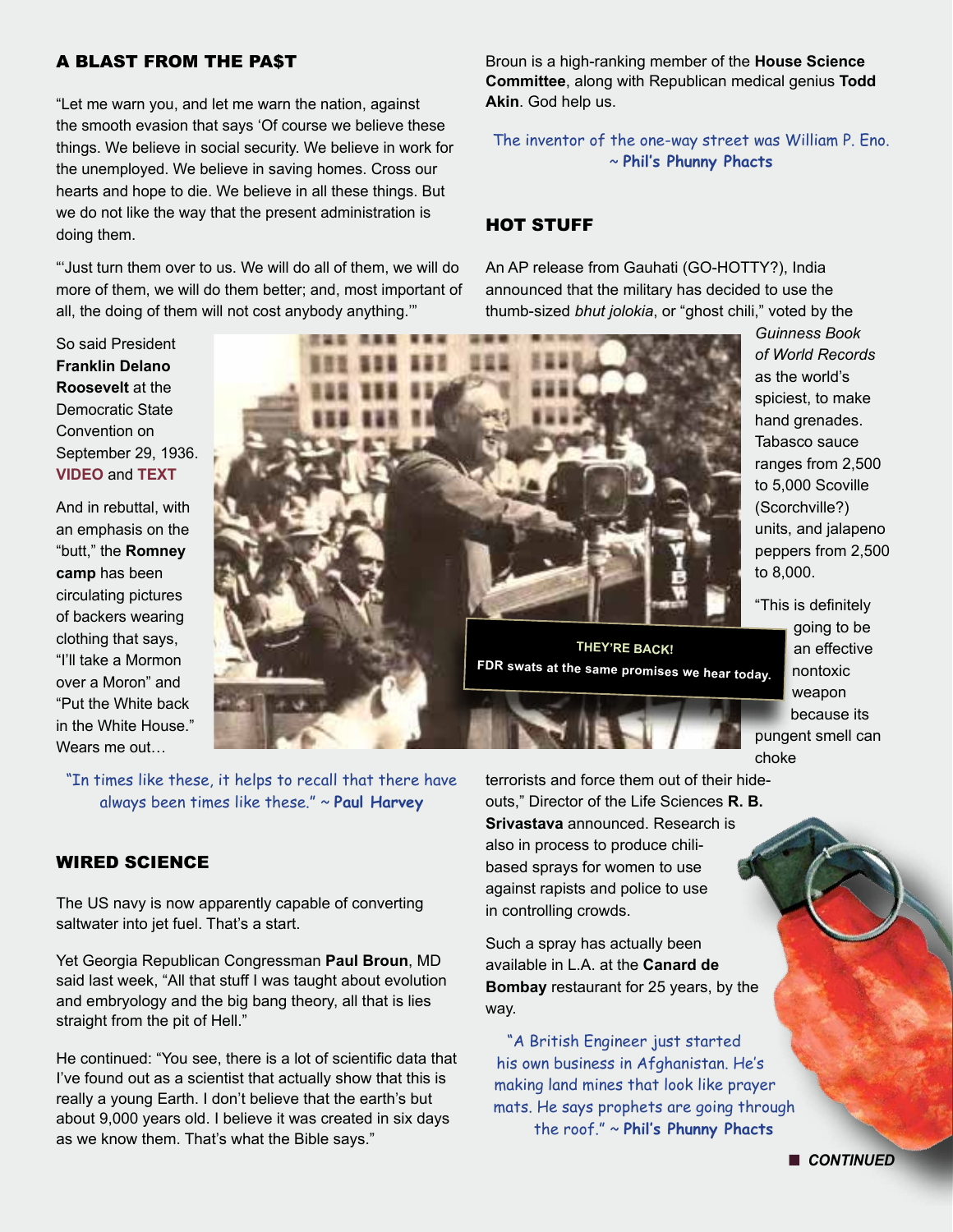"Politicians are the same all over. They promise to build a bridge even where there is no river." ~ **Nikita Khrushchev**

MORE HOT STUFF

It has also been discovered that powerful greenhouse gases were being produced in significant numbers as long ago as the Roman and Chinese Empires, long before the Industrial Revolution of the mid-18th Century. The amounts produced were roughly 70 times less than that emitted today, "but the amount of methane emitted per person was significant," the study in the journal *Nature* states.

The article concludes that even factoring in natural events like forest fires, "between

100 BC and AD 1600, human activity may have been responsible for roughly 20-30 percent of the total pyrogenic methane emissions."

But don't tell that to Republicans **Broun** or **Akin**. Their heads might explode and add more crap to the atmosphere.

> "People who know the least… seem to know it the loudest." ~ **Al Capp**

## THE PUNISHMENT FITS THE CRIME

A religious young woman went to Confession. "Forgive me, Father, for I have sinned," she told the priest. The priest said, "Confess your sins and be forgiven." The young woman said, "Last night my boyfriend made mad, passionate love to me seven times."

The priest thought long and hard and then said, "Squeeze seven lemons into a glass and then drink the juice." The young woman asked, "Will this cleanse me of my sins?"



"No," the priest declared, "but it will wipe that smug smile off your face."

"A dog comes when he is called: a cat takes a message." ~ **Phil's Phunny Phacts**

# BUSY DAZE

Besides the personal thrill of opening in the shared cameo role

of the G-Man (bottom left) in director **Gigi Bermingham**'s hilarious production of **Kaufman and Hart**'s *You Can't Take it With You* – next shows, November 1 and 2 – I also appeared with my dear wife **Melinda** in a backer's audition for **Sam Bobrick**'s new comedy, *L.A. Deli*, directed by **Walter Painter**.



We then attended a glorious celebration of the life of our beloved **Norman Corwin** (left, at his 100th birthday party), where he was eulogized by his family, as well as **Stan Freberg**, **Leonard Maltin**, **Norman Lloyd**, **Susan Lowenberg**,

**Peggy Webber**, **Patt Morrison**, **Samantha Eggar**, and **Norman Lear** among others, with musical interludes by the astounding **Lyris Quartet**.

And the topper of our week was a special mentalist performance at the Magic Castle by our pal **Harry Anderson** and his beautiful daughter **Eva**, to celebrate his 60th birthday. It was a magical reunion for his many friends and a mind-boggling presentation.

And finally, we heartily recommend *Twilight Zone Unscripted* by the **[IMPRO THEATRE](http://improtheatre.com)** at the **Odyssey**: and the films *The Sessions* and *Frankenweenie*. We see a lot of pictures, and these are very special! Also go online for the DVD of *The Selling*, by **Gabriel Diani**, and look for Melinda and me in this hilarious horror spoof.

> "I fear the day when technology overlaps with our humanity. The world will only have a generation of idiots." ~ **Albert Einstein**

# LONG LIVE SEALAND

**Paddy Roy Bates** started a country. In 1967, he founded the **Principality [of Sealand](http://www.sealandgov.org)** on an abandoned 5,000-square-foot North Sea military platform (below) six miles off the

British coast. He issued passports, stamps, and coins, commissioned